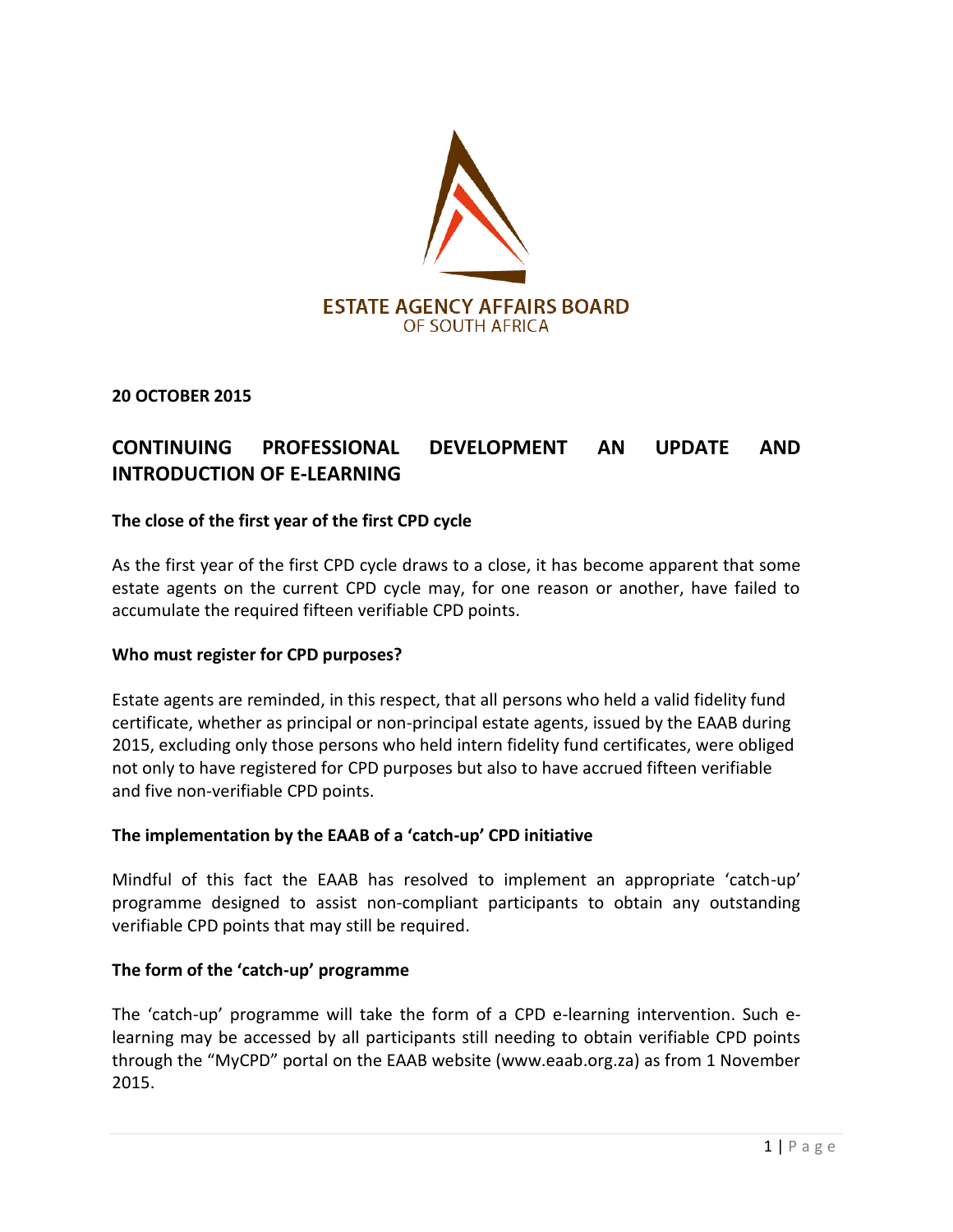# **Estate agents who enrolled for CPD but failed to obtain fifteen verifiable CPD points**

Estate agents who have already enrolled on-line for participation in the CPD programme by completing the required Personal Development Plan ("PDP") and making payment of the required CPD fee will be given internet access, depending on their individual PDPs, to a video recording of relevant CPD presentations made during the course of 2015, including both the slide presentations utilised by the facilitators at those events and the learning guides provided to event participants. E-learning participants will, after having duly viewed the presentation in question and having also considered the slides and other learning material, be required to answer ten randomly generated multiple-choice questions relating to the presentation in question. Participants correctly answering all the multiple-choice questions will be awarded the three verifiable CPD points for that particular topic. Participants not correctly answering all of the multiple-choice questions will be required to review the presentation and materials until such time as they are able correctly to answer all the multiple-choice questions.

#### **Non-compliant estate agents who failed to enrol for CPD purposes**

Estate agents holding valid fidelity fund certificates in 2015, other than intern estate agents, who were, thus, obliged to have registered for CPD purposes during 2015, but failed to do so, will be afforded a similar opportunity to 'catch-up' on verifiable CPD points so as to regularise their positions where CPD is concerned. Persons falling within this category may accrue the required fifteen verifiable CPD points needed for 2015. Affected participants are earnestly encouraged to take full advantage of this 'catch-up' opportunity. Such participants should, therefore:

- immediately access the "MyCPD" portal on the EAAB website;
- complete the required Personal Development Plan ("PDP"); and
- make payment of the applicable CPD fee (R2 500 for principal estate agents and R2 000 for non-principal estate agents).

Doing so will ensure that hitherto non-complaint persons are not rendered disqualified as estate agents by reason of their failure to comply with the requirements of the mandatory Education Regulations.

After having duly registered for CPD purposes, as set forth above, participants falling within this category will, similarly, receive access to the e-learning CPD material, in accordance with the completed PDP, from 1 November 2015 thereby enabling them to acquire the required number of verifiable CPD points for the 2015 year.

#### **The Standard of Training of Estate Agents Regulations, 2008**

Regulation 8 of the Standard of Training of Estate Agents Regulations, 2008, provides that: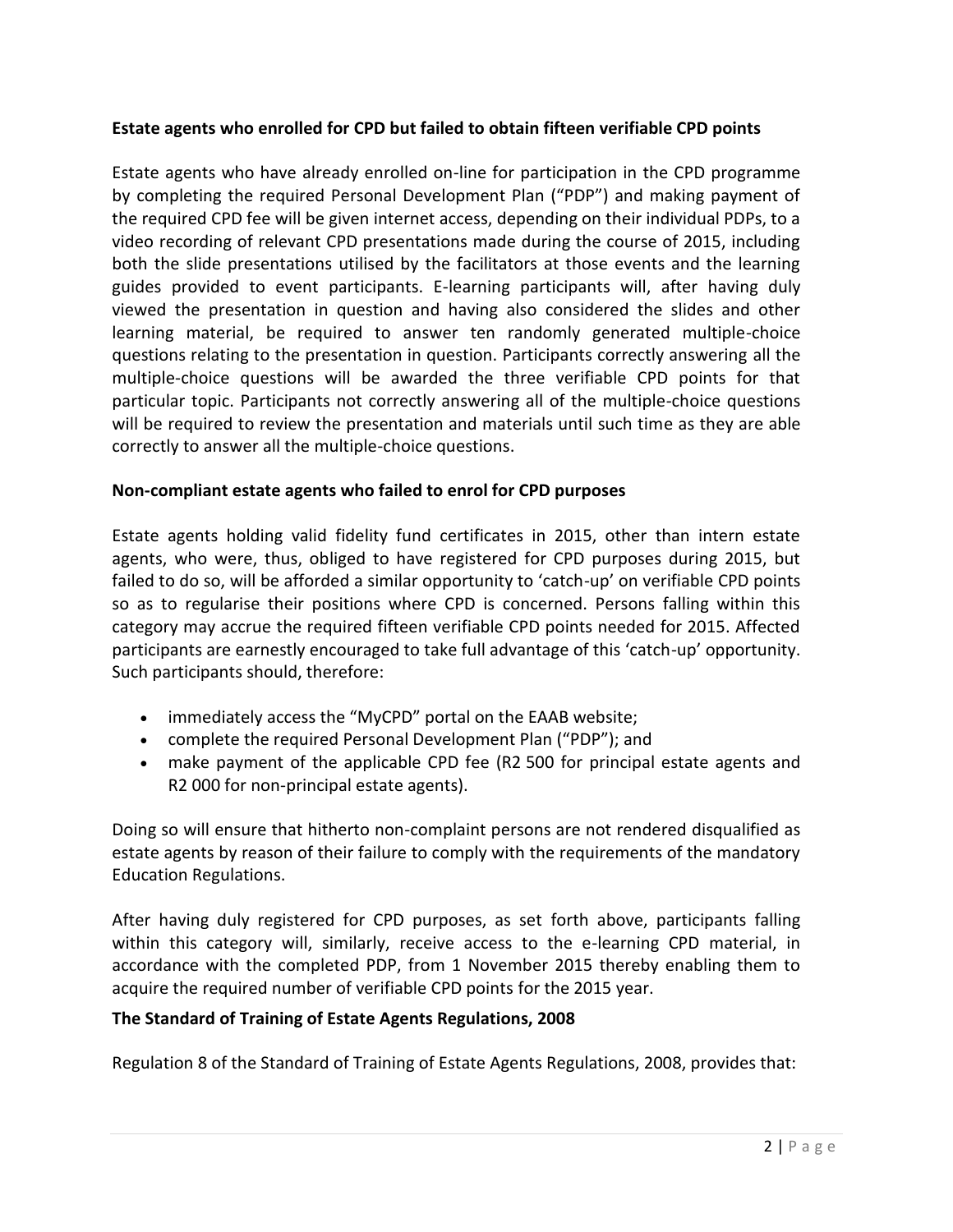(1) In addition to the educational qualifications referred to in regulation 4, the Board may, at any time, prescribe any reasonable Continuing Professional Development requirements as contemplated in the NQF.

(2) Any Continuing Professional Development Requirements prescribed by the Board in terms of sub-regulation (1) must be completed over a rolling three year cycle."

The Estate Agency Affairs Board ("EAAB"), in addition, was appointed as the Professional Body of the estate agency sector by the South African Qualifications Authority ("SAQA") in September 2013. One of the determining criteria for such appointment by SAQA is that the EAAB must:

"Set criteria for, promote and monitor continuing professional development (CPD) for its members."

#### **The requirements of CPD**

The requirement of CPD seeks to ensure that professional estate agency practitioners are able consistently to maintain their knowledge, practical competencies and skills through participation in a variety of relevant learning activities and interventions.

#### **CPD is an essential component of professional estate agency practice**

As CPD is an essential and mandatory component of the professional life of an estate agent, an onus rests on all professional estate agents to accept the responsibility of complying with established CPD requirements and of incrementally increasing their professional knowledge, skills and personal qualities. The success of the CPD programme will be evidenced by professional estate agents rendering superior, and fully compliant, estate agency services that meet the needs and approval of the consuming public.

#### **The elements of CPD**

The CPD approach emphasises the elements of:

- **continuing -** since professional learning must represent lifelong learning regardless of factors such as qualifications already acquired, age or length of service within the profession;
- **professional**  as the learning focusses on professional competence and a professional role within a professional economic sector; and
- **development**  where the ultimate goal should be not only to improve personal performance but also to enhance professional career progression.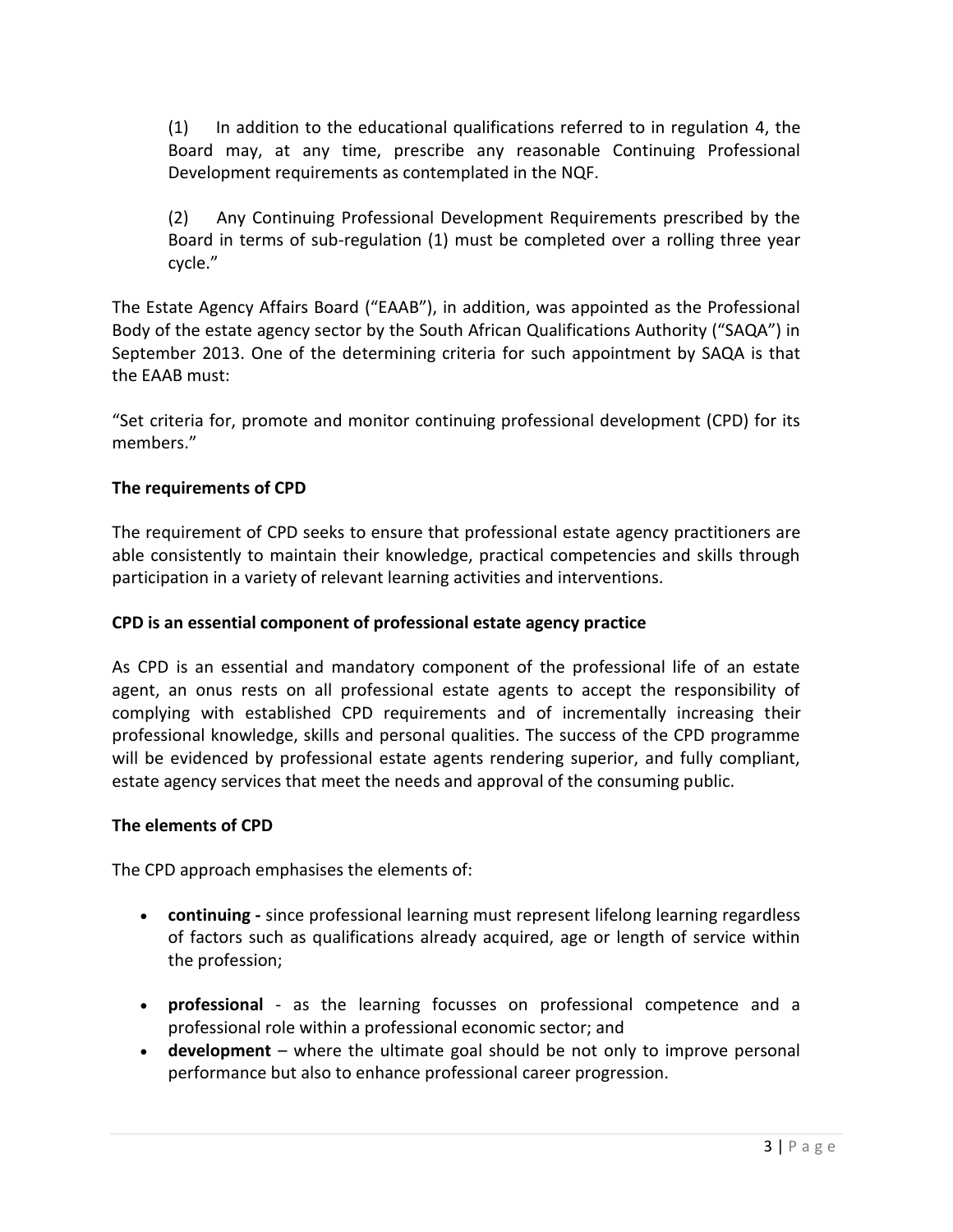# **Professional development planning, the "PDP"**

The professional development planning is a structured and supported process undertaken by an individual to reflect upon their own learning, performance and/or achievement and to plan for their personal, educational and career development.

In pursuance of the PDP objectives, participants are, therefore, now required to complete a user-friendly Personal Development Plan ("PDP") which will facilitate an improved understanding of the CPD process and of the real benefits to be derived therefrom.

When the PDP has been completed and submitted to the EAAB, by clicking the appropriate "Save and Submit" button on the last page of the PDP, participants will receive both a 'pop-up' instruction as well as an e-mail indicating the banking details for the purpose of making payment. These details are, for the sake of convenience, also reflected below.

#### **Relevant banking details are as follows:**

| <b>ABSA</b>                               |
|-------------------------------------------|
| ACCOUNT NAME: Estate Agency Affairs Board |
| ACCOUNT NO.: 405 203 3310                 |
| BRANCH NAME: Protea Park                  |
| BRANCH CODE: 632005                       |

#### **REFERENCE: Participant's 7 digit reference number as provided**

Participants who have already paid the annual CPD Fee must nevertheless still complete and submit the required PDP. Once the PDP has been received, the payment will be allocated to the participant concerned, who may then access the diary of scheduled CPD events.

#### **Registration process and forms for completion**

After having made a CPD reservation(s) the candidate will immediately receive an onscreen confirmation of that particular booking. Should the requested reservation not be available for any reason the candidate will be suitably prompted to make an alternative selection.

#### **Special Notification to Intern estate agents**

While intern estate agents are not on the CPD cycle, they are encouraged to attend the EAAB roadshows and will be given special access to the Roadshow calendar of events for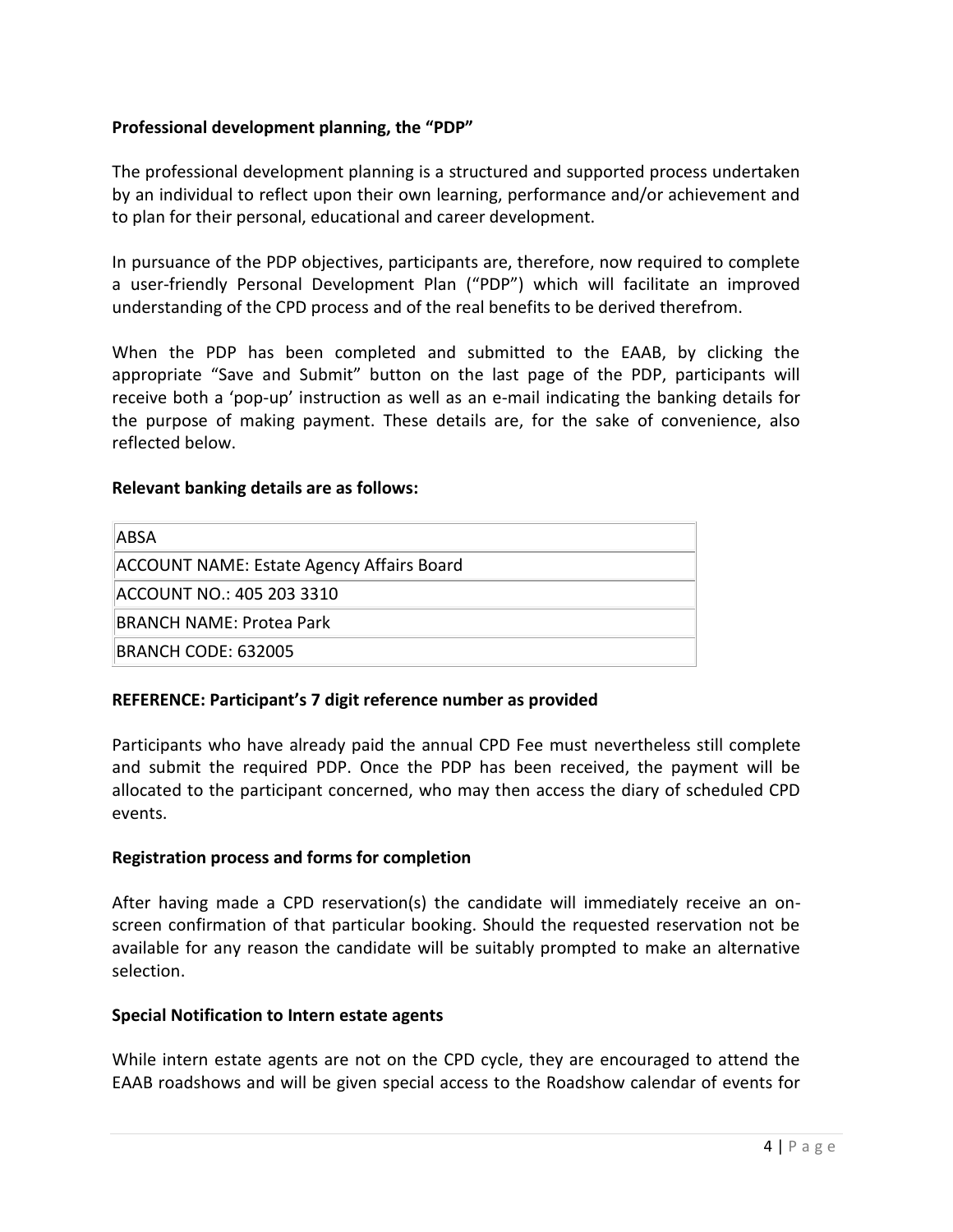this purpose, they will, of course, not accumulate any CPD points but nevertheless encouraged to attend such roadshows.

Intern estate agents are directed to the on-line Intern Logbook which should be accessed as soon as the e-Logbook is made available.

## **Who is on the CPD cycle?**

The question is frequently posed as to precisely who is on the CPD cycle. The simple answer to this question is that all estate agents, both principal and non-principal who hold a valid fidelity fund certificate, excluding only intern estate agents, will be on the current CPD cycle. This implies, of course, that all estate agents other than intern estate agents must access the MyCPD portal (as detailed hereunder) to register for the current CPD cycle.

It is to be underscored, therefore, that all estate agents, other only than intern estate agents, fall within the CPD cycle. This applies whether or not such estate agents are still required to complete a necessary NQF Real Estate qualification or to pass a Professional Designation Examination.

Persons who have applied for, and been granted, an educational exemption under one of the categories available to estate agents must, similarly, comply with CPD obligations.

#### **Payment of tax deductible CPD fees**

The payment of CPD fees by CPD participants for the verifiable CPD interventions to be presented by the EAAB during 2015 has, understandingly, elicited much comment. The EAAB wishes to underscore the fact that it has made every conceivable effort to ensure that CPD fees are kept as low as possible and that envisaged CPD interventions will provide a valuable educational dividend to professional property practitioners. It should again be emphasised that CPD compliance is a **mandatory requirement** for the professionalisation of any sector and for the recognition, in this case, of the EAAB as the Professional Body of the real estate sector. The costs incurred by property practitioners for CPD attendance are, accordingly, fully tax deductible.

CPD should, in any event, never be regarded as yet another onerous chore imposed upon, and which must be complied with by, property practitioners. CPD compliance confirms to all property consumers that participating property practitioners are both knowledgeable and up-to-date with all relevant legal and other developments in the property sector in general and the estate agency environment in general and, indeed, that such professional property practitioners can be relied upon as trusted advisors for all immovable propertyrelated transactions.

It should also be borne in mind that the socio-political, legal, economic and governmental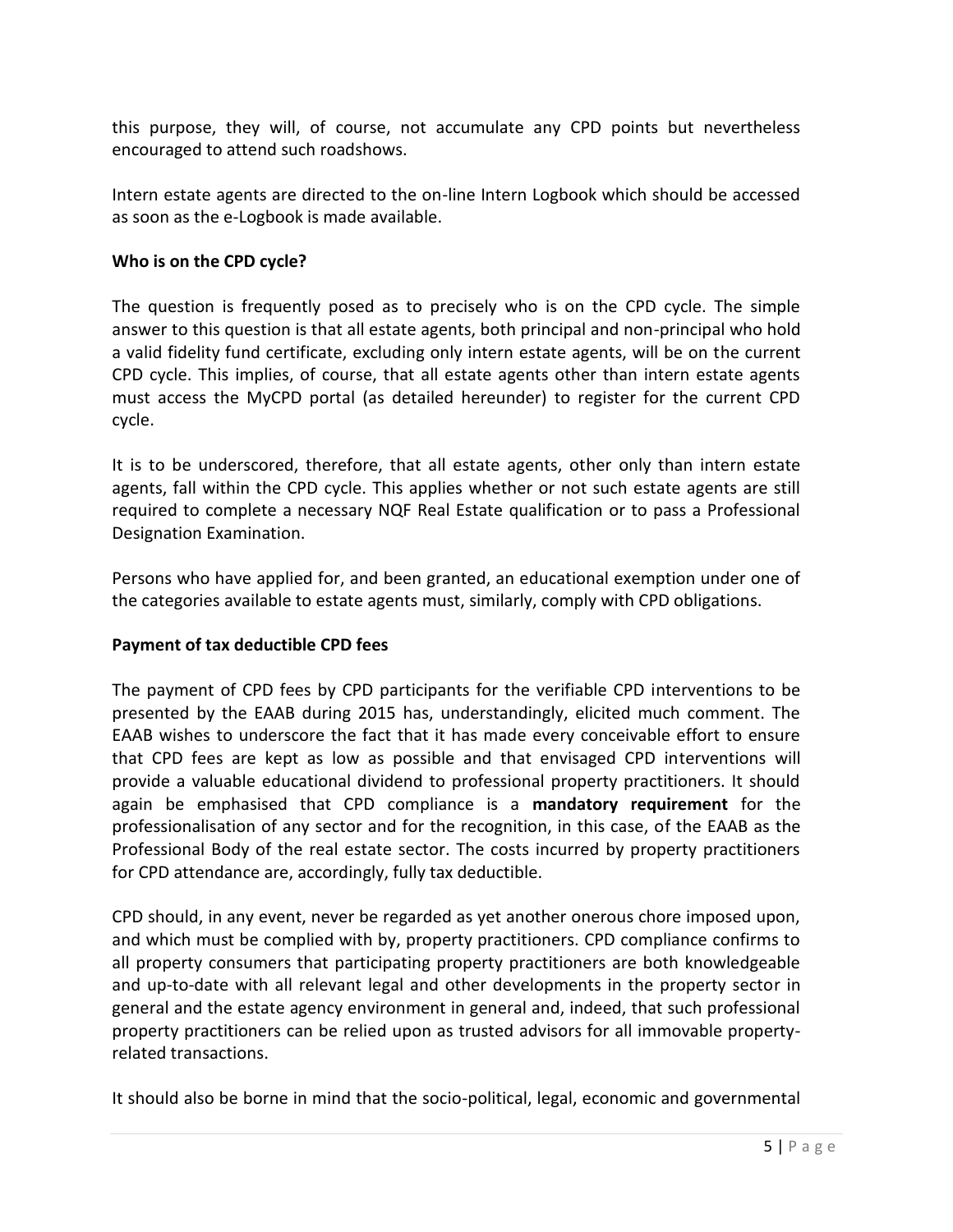environments within which the property and estate agency sectors operate are dynamic, volatile and ever-changing. It is essential, therefore, that professional property practitioners, even after having complied with the compulsory educational requirements, remain acquainted with relevant amendments, changes and developments and, more particularly, how these might impact on the sector.

## **Personal Development Plan (PDP)**

Participants will be required, on the "MyCPD" portal, to complete a user-friendly Personal Development Plan ("PDP") which, it is anticipated, will facilitate an improved understanding of the CPD process and of the real benefits to be derived therefrom. When the PDP has been completed and submitted to the EAAB, by clicking the appropriate "Save and Submit" button on the last page of the PDP, participants will receive both a 'pop-up' instruction as well as an e-mail indicating the banking details for the purpose of making payment. These details are, for the sake of convenience, also reflected below.

# **EAAB banking details**

On the MyCPD online portal, participants will be prompted to use the seven-digit personal identification number (PIN), as initially allocated by the EAAB to all registered property practitioners, for payment allocation purposes. Participants can find the seven-digit PIN on the tear-off segment at the bottom of the fidelity fund certificate issued to property practitioners by the EAAB for each calendar year. If the incorrect PIN is used it is unlikely that the EAAB will be able correctly to allocate the payment concerned and this will, unavoidably, result in significant delays.

#### **Registration process and forms for completion**

After having reserved a seat at a chosen CPD intervention the participant will immediately receive an on-screen confirmation of that particular booking. Should the requested reservation not be available for any reason the participant will be suitably prompted to make an alternative selection.

# **Cancellation of reservations made**

A CPD reservation may be cancelled not later than **ten calendar days** prior to the scheduled event. Such timeous cancellation must, again, be done by the participant online using the "MyCPD" portal, when attendance at an alternative CPD intervention can also simultaneously be selected.

#### **Confirmation of attendance at a CPD event**

Participants will receive two e-mailed reminders of their chosen CPD event from the EAAB. The first reminder will be e-mailed to participants five days before the scheduled